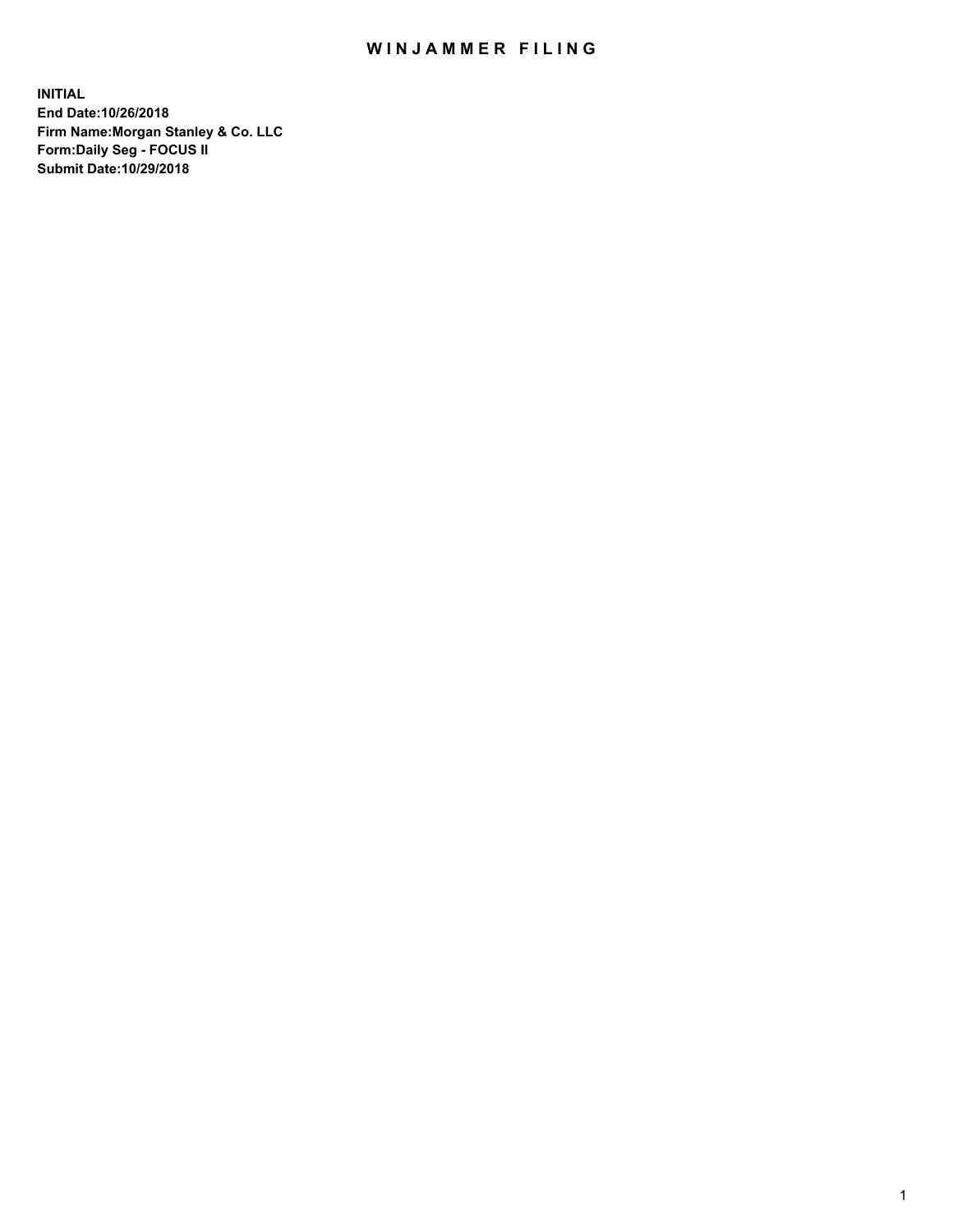**INITIAL End Date:10/26/2018 Firm Name:Morgan Stanley & Co. LLC Form:Daily Seg - FOCUS II Submit Date:10/29/2018 Daily Segregation - Cover Page**

| Name of Company                                                                                                                                                                                                                                                                                                               | Morgan Stanley & Co. LLC                               |
|-------------------------------------------------------------------------------------------------------------------------------------------------------------------------------------------------------------------------------------------------------------------------------------------------------------------------------|--------------------------------------------------------|
| <b>Contact Name</b>                                                                                                                                                                                                                                                                                                           | <b>Ikram Shah</b>                                      |
| <b>Contact Phone Number</b>                                                                                                                                                                                                                                                                                                   | 212-276-0963                                           |
| <b>Contact Email Address</b>                                                                                                                                                                                                                                                                                                  | Ikram.shah@morganstanley.com                           |
| FCM's Customer Segregated Funds Residual Interest Target (choose one):<br>a. Minimum dollar amount: ; or<br>b. Minimum percentage of customer segregated funds required:% ; or<br>c. Dollar amount range between: and; or<br>d. Percentage range of customer segregated funds required between:% and%.                        | 280,000,000<br><u>0</u><br><u>00</u><br>0 <sup>0</sup> |
| FCM's Customer Secured Amount Funds Residual Interest Target (choose one):<br>a. Minimum dollar amount: ; or<br>b. Minimum percentage of customer secured funds required:%; or<br>c. Dollar amount range between: and; or<br>d. Percentage range of customer secured funds required between:% and%.                           | 140,000,000<br><u>0</u><br><u>00</u><br>0 <sub>0</sub> |
| FCM's Cleared Swaps Customer Collateral Residual Interest Target (choose one):<br>a. Minimum dollar amount: ; or<br>b. Minimum percentage of cleared swaps customer collateral required:%; or<br>c. Dollar amount range between: and; or<br>d. Percentage range of cleared swaps customer collateral required between:% and%. | 92,000,000<br><u>0</u><br>0 Q<br>00                    |

Attach supporting documents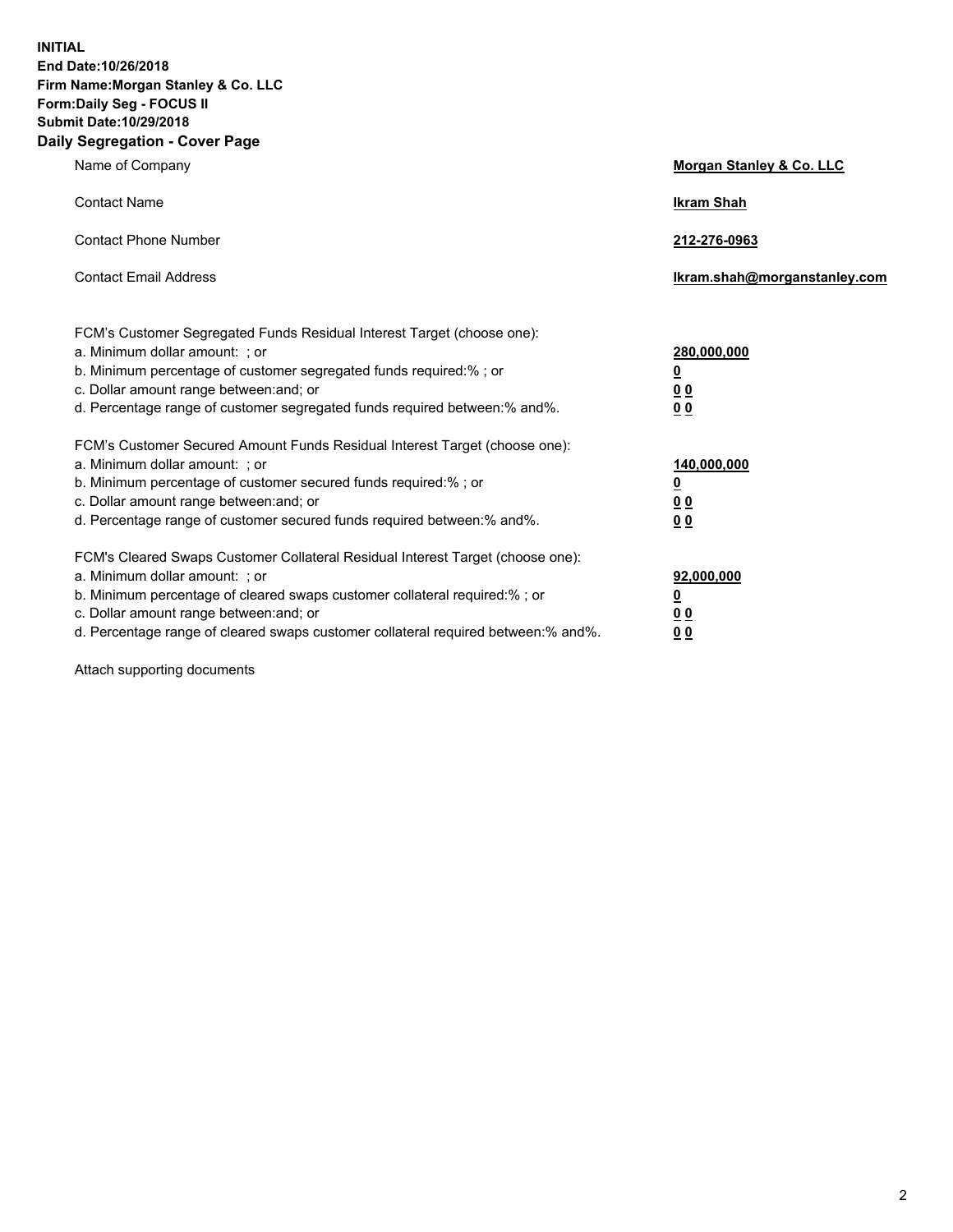## **INITIAL End Date:10/26/2018 Firm Name:Morgan Stanley & Co. LLC Form:Daily Seg - FOCUS II Submit Date:10/29/2018**

## **Daily Segregation - Secured Amounts**

Foreign Futures and Foreign Options Secured Amounts Amount required to be set aside pursuant to law, rule or regulation of a foreign government or a rule of a self-regulatory organization authorized thereunder 1. Net ledger balance - Foreign Futures and Foreign Option Trading - All Customers A. Cash **3,444,762,232** [7315] B. Securities (at market) **2,261,813,500** [7317] 2. Net unrealized profit (loss) in open futures contracts traded on a foreign board of trade **-659,813,620** [7325] 3. Exchange traded options a. Market value of open option contracts purchased on a foreign board of trade **16,556,821** [7335] b. Market value of open contracts granted (sold) on a foreign board of trade **-21,356,638** [7337] 4. Net equity (deficit) (add lines 1. 2. and 3.) **5,041,962,295** [7345] 5. Account liquidating to a deficit and account with a debit balances - gross amount **257,667,289** [7351] Less: amount offset by customer owned securities **-256,074,973** [7352] **1,592,316** 6. Amount required to be set aside as the secured amount - Net Liquidating Equity Method (add lines 4 and 5) 7. Greater of amount required to be set aside pursuant to foreign jurisdiction (above) or line 6.

## FUNDS DEPOSITED IN SEPARATE REGULATION 30.7 ACCOUNTS

- 1. Cash in banks
	- A. Banks located in the United States **708,125,762** [7500]
	- B. Other banks qualified under Regulation 30.7 **708,015,018** [7520] **1,416,140,780**
- 2. Securities
	- A. In safekeeping with banks located in the United States **102,413,960** [7540]
	- B. In safekeeping with other banks qualified under Regulation 30.7 **0** [7560] **102,413,960** [7570]
- 3. Equities with registered futures commission merchants
	-
	- B. Securities **0** [7590]
	- C. Unrealized gain (loss) on open futures contracts **-579,563** [7600]
	- D. Value of long option contracts **0** [7610]
- E. Value of short option contracts **0** [7615] **7,073,867** [7620]
- 4. Amounts held by clearing organizations of foreign boards of trade
	- A. Cash **0** [7640]
	- B. Securities **0** [7650]
	- C. Amount due to (from) clearing organization daily variation **0** [7660]
	- D. Value of long option contracts **0** [7670]
	- E. Value of short option contracts **0** [7675] **0** [7680]
- 5. Amounts held by members of foreign boards of trade
	-
	-
	- C. Unrealized gain (loss) on open futures contracts **-659,234,057** [7720]
	- D. Value of long option contracts **16,556,821** [7730]
	- E. Value of short option contracts **-21,356,638** [7735] **3,708,912,751**
- 6. Amounts with other depositories designated by a foreign board of trade **0** [7760]
- 7. Segregated funds on hand **0** [7765]
- 8. Total funds in separate section 30.7 accounts **5,234,541,358** [7770]
- 9. Excess (deficiency) Set Aside for Secured Amount (subtract line 7 Secured Statement Page 1 from Line 8)
- 10. Management Target Amount for Excess funds in separate section 30.7 accounts **140,000,000** [7780]
- 11. Excess (deficiency) funds in separate 30.7 accounts over (under) Management Target **50,986,747** [7785]

**0** [7305]

[7354] **5,043,554,611** [7355]

**5,043,554,611** [7360]

[7530]

A. Cash **7,653,430** [7580]

 A. Cash **2,213,547,086** [7700] B. Securities **2,159,399,539** [7710] [7740] **190,986,747** [7380]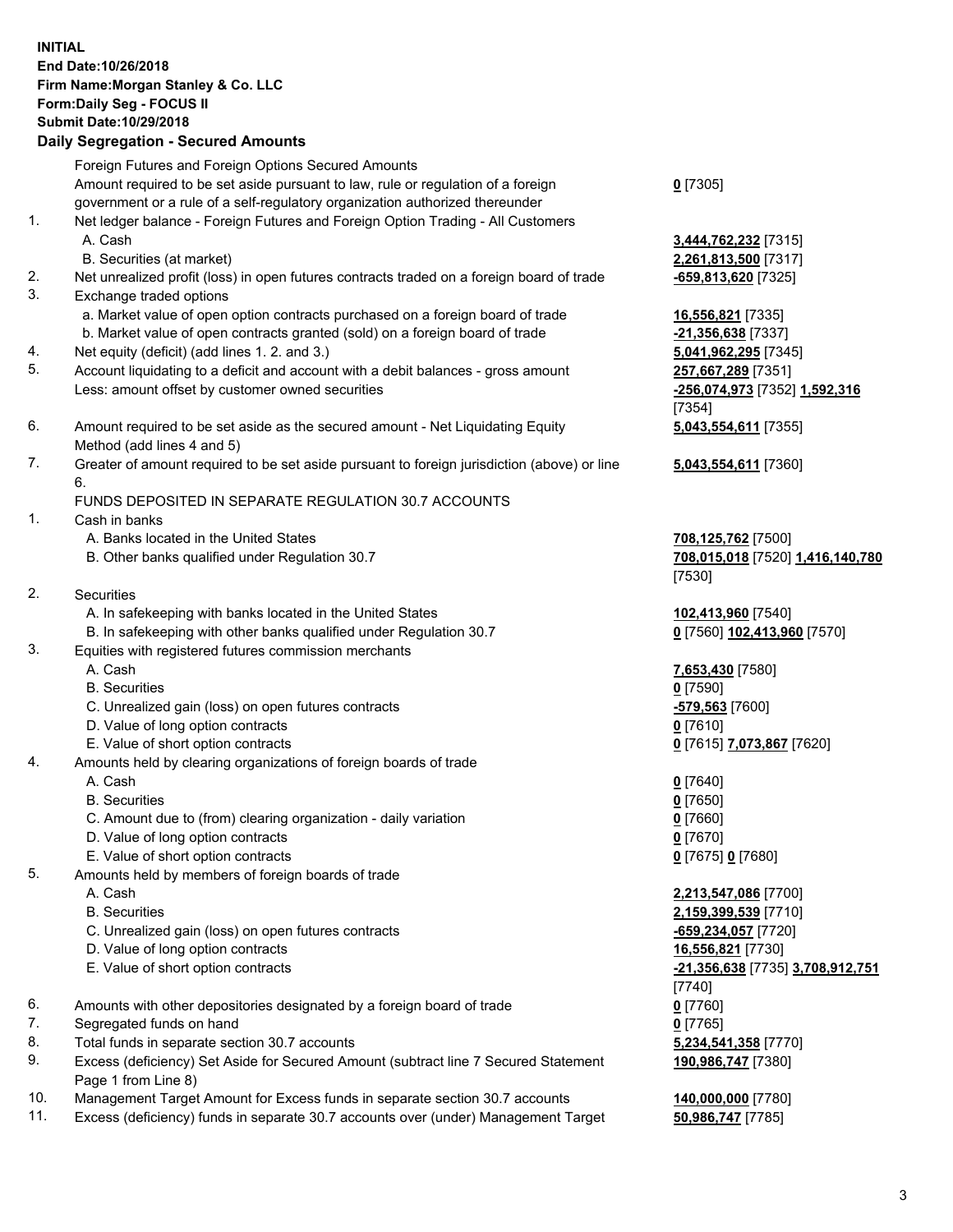**INITIAL End Date:10/26/2018 Firm Name:Morgan Stanley & Co. LLC Form:Daily Seg - FOCUS II Submit Date:10/29/2018 Daily Segregation - Segregation Statement** SEGREGATION REQUIREMENTS(Section 4d(2) of the CEAct) 1. Net ledger balance A. Cash **14,737,595,041** [7010] B. Securities (at market) **6,729,592,480** [7020] 2. Net unrealized profit (loss) in open futures contracts traded on a contract market **-4,151,484,411** [7030] 3. Exchange traded options A. Add market value of open option contracts purchased on a contract market **380,967,469** [7032] B. Deduct market value of open option contracts granted (sold) on a contract market **-449,984,333** [7033] 4. Net equity (deficit) (add lines 1, 2 and 3) **17,246,686,246** [7040] 5. Accounts liquidating to a deficit and accounts with debit balances - gross amount **631,496,846** [7045] Less: amount offset by customer securities **-626,414,103** [7047] **5,082,743** [7050] 6. Amount required to be segregated (add lines 4 and 5) **17,251,768,989** [7060] FUNDS IN SEGREGATED ACCOUNTS 7. Deposited in segregated funds bank accounts A. Cash **4,952,623,782** [7070] B. Securities representing investments of customers' funds (at market) **0** [7080] C. Securities held for particular customers or option customers in lieu of cash (at market) **478,251,582** [7090] 8. Margins on deposit with derivatives clearing organizations of contract markets A. Cash **5,746,701,502** [7100] B. Securities representing investments of customers' funds (at market) **0** [7110] C. Securities held for particular customers or option customers in lieu of cash (at market) **6,251,340,898** [7120] 9. Net settlement from (to) derivatives clearing organizations of contract markets **212,575,013** [7130] 10. Exchange traded options A. Value of open long option contracts **380,967,469** [7132] B. Value of open short option contracts **-449,984,333** [7133] 11. Net equities with other FCMs A. Net liquidating equity **9,578,412** [7140] B. Securities representing investments of customers' funds (at market) **0** [7160] C. Securities held for particular customers or option customers in lieu of cash (at market) **0** [7170] 12. Segregated funds on hand **0** [7150] 13. Total amount in segregation (add lines 7 through 12) **17,582,054,325** [7180] 14. Excess (deficiency) funds in segregation (subtract line 6 from line 13) **330,285,336** [7190]

- 15. Management Target Amount for Excess funds in segregation **280,000,000** [7194]
- 16. Excess (deficiency) funds in segregation over (under) Management Target Amount Excess

**50,285,336** [7198]